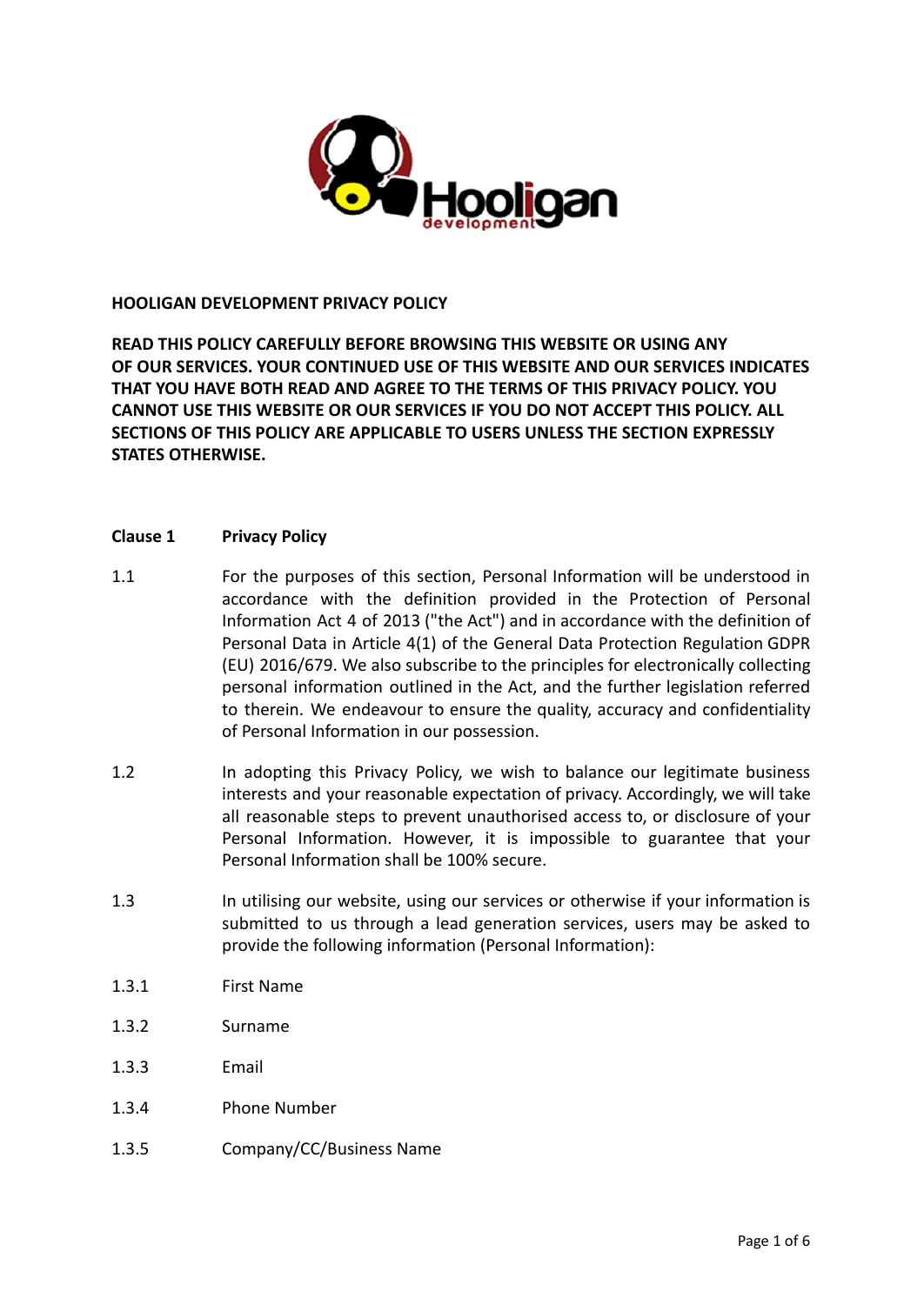- 1.3.6 Company/CC/Business Registration Number
- 1.4 We will attempt to limit the types of Personal Information we process to only that to which you consent to (for example, in the context of online registration, newsletters, message boards, surveys, polls, professional announcements, SMS, lead generation, MMS and other mobile services), but, to the extent necessary, your agreement to these this Privacy Policy constitutes your consent as contemplated in section 69 of the Act Act and/or Article 7 of the GDPR (whichever is applicable). Where necessary, we will seek to obtain your specific consent in future instances should we deem same required by law and where your consent herein might not be lawfully sufficient.
- 1.5 We will not collect, use or disclose sensitive information (such as information about racial or ethnic origins or political or religious beliefs, where relevant) except with your specific consent or in the circumstances permitted by law.
- 1.6 By agreeing to the terms contained in this Privacy Policy, you consent to the use of your Personal Information in relation to:
- 1.6.1 The provision and performance of our services to you
- 1.6.2 Informing you of changes made to our website
- 1.6.3 Responding to any queries or requests you may have
- 1.6.4 Understanding general user trends and patterns
- 1.6.5 The creation and development of market data profiles
- 1.7 Although absolute security cannot be guaranteed on the internet, we have in place up-to-date, reasonable technical and organisational security measures to protect your Personal Information against accidental or intentional manipulation, loss, misuse, destruction or against unauthorised disclosure or access to the information we process online.
- 1.8 While we cannot ensure or warrant the security of any Personal Information you provide us, we will continue to maintain and improve these security measures over time in line with legal and technological developments.
- 1.9 We store your Personal Information directly, or alternatively, store your Personal Information on, and transfer your Personal Information to, a central database. If the location of the central database is located in a country that does not have substantially similar laws which provide for the protection of Personal Information, we will take the necessary steps to ensure that your Personal Information is adequately protected in that jurisdiction by means of ensuring that standard data protection clauses are enforced as envisaged by the GDPR.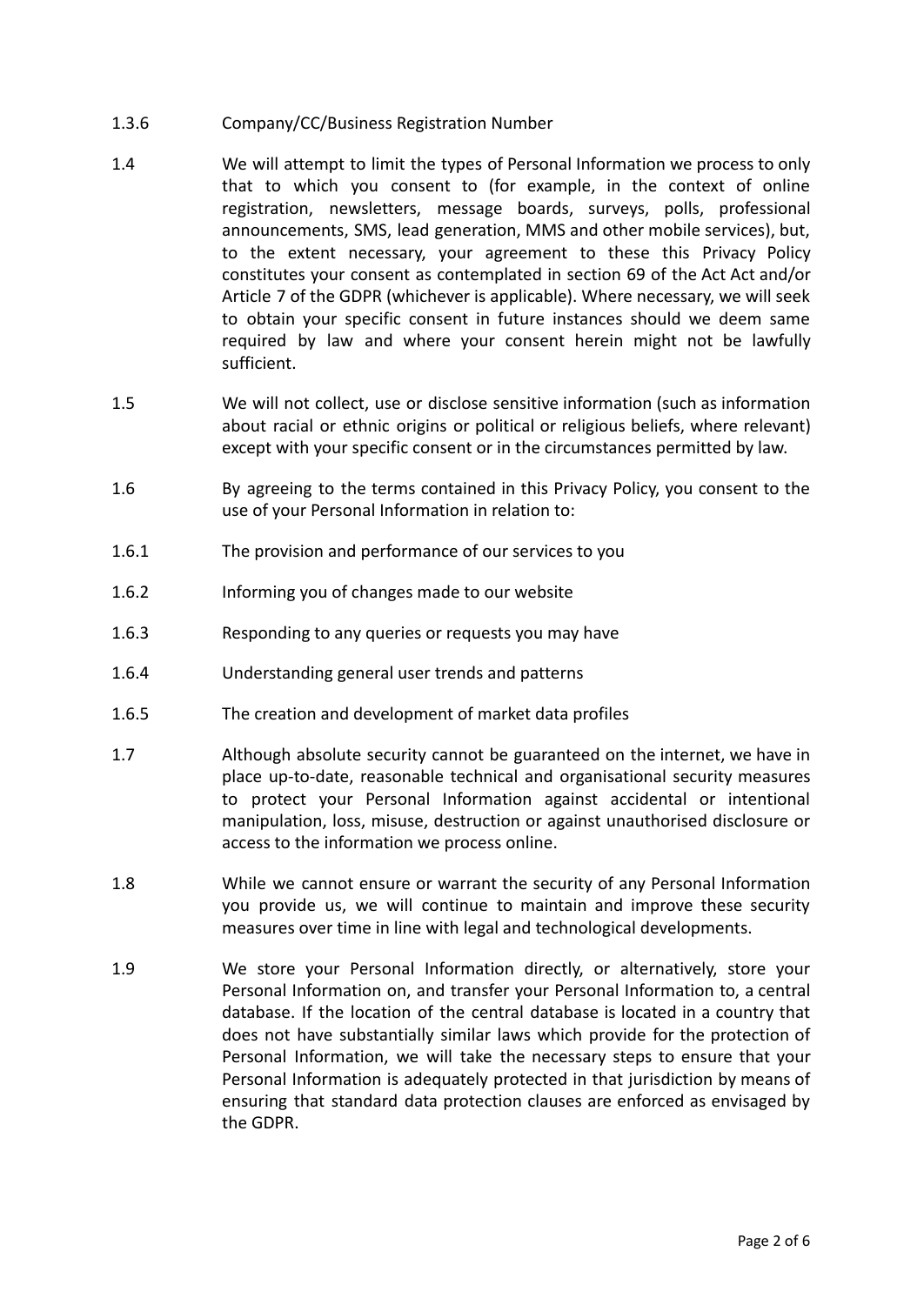- 1.10 Your information will not be stored for longer than is necessary for the purposes described in this Privacy Policy or as required by applicable legislation.
- 1.11 The Personal Information we collect from users shall only be accessed by our employees, representatives and consultants on a need-to-know basis, and subject to reasonable confidentiality obligations binding such persons.
- 1.12 We shall have the right, but shall not be obliged, to monitor or examine any information and materials including any website link that you publish or submit to us for publishing on the Site. You shall be solely responsible for the contents of all material published by yourself.
- 1.13 We constantly review our systems and data to ensure the best possible service to our users. We do not accept any users, or representatives of users, under 18 years of age or who otherwise does not have the relevant capacity to be bound by this Privacy Policy.
- 1.14 We will not sell, share, or rent your Personal Information to any third party or use your e-mail address for unsolicited mail. Any emails sent by us will only be in connection with the provision of our services and/or the marketing thereof.

## **Clause 2 Your Rights**

- 2.1 A user has the right:
- 2.1.1 of access to their Personal Information stored and processed by us. This may be done by emailing us at the address referred to in clause 7.5.3 below;
- 2.1.2 to rectification of Personal Information that we hold on a user's behalf, in instances where such Personal Information is incorrect or incomplete;
- 2.1.3 of erasure of Personal Information ("right to be forgotten") if such information is no longer needed for the original processing purpose, alternatively if a user withdraws their consent and there is no other reason or justification to retain such Personal Information, further alternatively, if a user has objected to such Personal Information being processed and there is no justified reason for the processing of such Personal Information;
- 2.1.4 to restrict/suspend processing of Personal Information to only that which is strictly necessary for us to perform our services to you;
- 2.1.5 if we breach any of the terms of this Privacy Policy, to complain to the requisite data protection authority in their territory;
- 2.1.6 to withdraw their consent at any time, if processing of Personal Information is based on consent;
- 2.1.7 to object to processing of Personal Information, if such processing is based on legitimate interests; and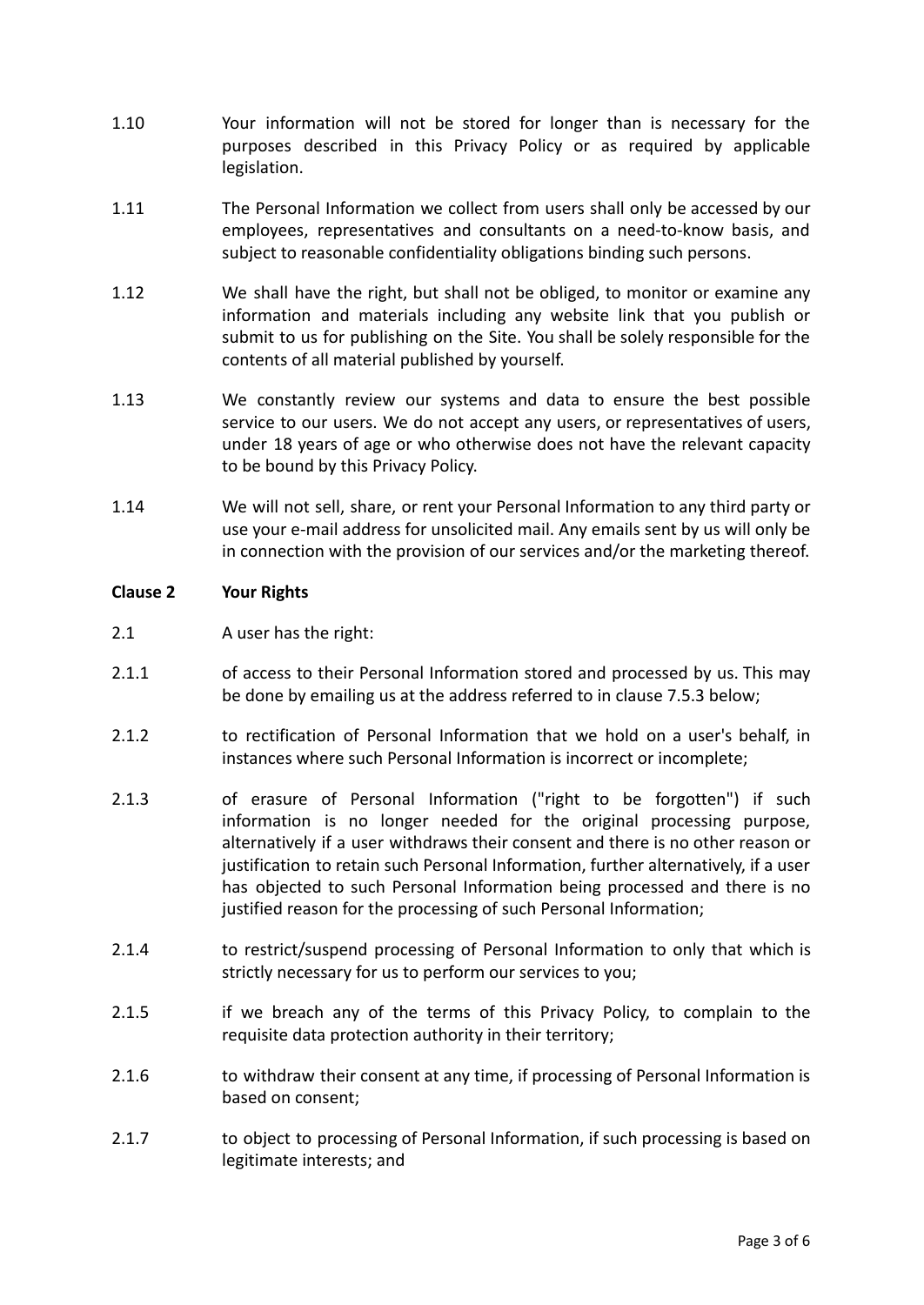2.1.8 to object to the processing of Personal Information for direct marketing purposes.

# **Clause 3 Disclosure of Personal Information**

- 3.1 We may disclose your Personal Information to the following persons for the purposes of our rendering our services to you, and for those reasons recorded in clause 1.6 above:
- 3.1.1 Suppliers
- 3.2 If our services are provided in conjunction with, or by involvement of third parties, such third parties may need to have your Personal Information in order to fulfil your request.

### **Clause 4 Log Files**

4.1 When you visit the website, even if you do not create an account, we may collect information, such as your IP address, the name of your ISP (Internet Service Provider), your browser, the website from which you visit us, the pages on our website that you visit and in what sequence, the date and length of your visit, and other information concerning your computer's operating system, language settings, and broad demographic information. This information is aggregated and anonymous data and does not identify you specifically. However, you acknowledge that this data may be able to be used to identify you if it is aggregated with other Personal Information that you supply to us. This information is not shared with third parties and is used only within the company on a need-to-know basis. Any individually identifiable information related to this data will never be used in any way different to that stated above, without your explicit permission.

#### **Clause 5 Cookies**

- 5.1 We use cookies. A cookie is a small piece of information stored on your computer or smart phone by the web browser. The two types of cookies used on the Website are described below:
- 5.1.1 "Session cookies": These are used to maintain a so-called 'session state' and only lasts for the duration of your use of the Website. A session cookie expires when you close your browser, or if you have not visited the server for a certain period of time. Session cookies are required for the Platform to function optimally, but are not used in any way to identify you personally.
- 5.1.2 "Permanent cookies": These cookies permanently store a unique code on your computer or smart device hard drive in order to identify you as an individual user. No Personal Information is stored in permanent cookies. You can view permanent cookies by looking in the cookies directory of your browser installation. These permanent cookies are not required for the website to work, but may enhance your browsing experience.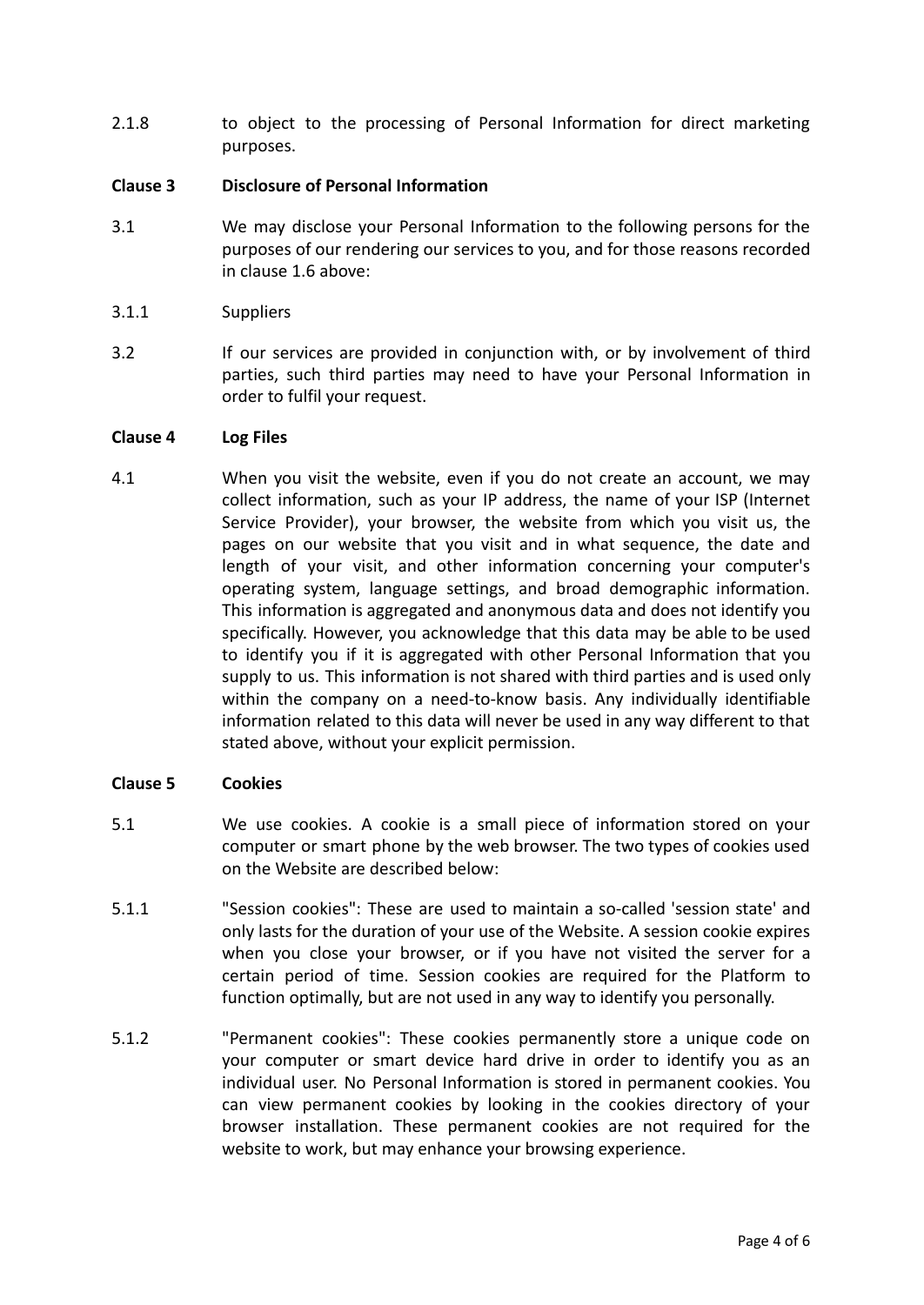### **Clause 6 Links from the website**

- 6.1 The services available through the Website, may contain links to other third party websites, including (without limitation) social media platforms, payment gateways, appointment scheduling and/or live chat platforms ("Third Party Websites"). If you select a link to any Third Party Website, you may be subject to such Third Party Website's terms and conditions and/or other policies, which are not under our control, nor are we responsible therefore.
- 6.2 Hyperlinks to Third Party Websites are provided "as is", and we do not necessarily agree with, edit or sponsor the content on Third Party Websites.
- 6.3 We do not monitor or review the content of any Third Party Website. Opinions expressed or material appearing on such websites are not necessarily shared or endorsed by us and we should not be regarded as the publisher of such opinions or material. Please be aware that we are not responsible for the privacy practices, or content, of other websites, either.
- 6.4 Users should evaluate the security and trustworthiness of any Third Party Website before disclosing any personal information to them. We do not accept any responsibility for any loss or damage in whatever manner, howsoever caused, resulting from your disclosure to third parties of personal information.

# **Clause 7 Application Of The Electronic Communications And Transactions Act 25 Of 2002 ("Ect Act")**

- 7.1 Data Messages (as defined in the ECT Act) will be deemed to have been received by us if and when we respond to the Data Messages.
- 7.2 Data Messages sent by us to a user will be deemed to have been received by such user in terms of the provisions specified in section 23(b) of the ECT Act.
- 7.3 Users acknowledge that electronic signatures, encryption and/or authentication are not required for valid electronic communications between us and users.
- 7.4 Information to be provided in terms of section 43(1) of the ECT Act:
- 7.4.1 Users warrant that Data Messages sent to us from any electronic device, used by such user, from time to time or owned by such user, were sent and or authorised by such user, personally.
- 7.4.2 This Website is owned and operated by Hooligan Development Pty Ltd.
- 7.5 Address for service of legal documents: 32 Ebbehout Street, Sharonlea, Randburg.
- 7.5.1 Contact Number: +27871600379.